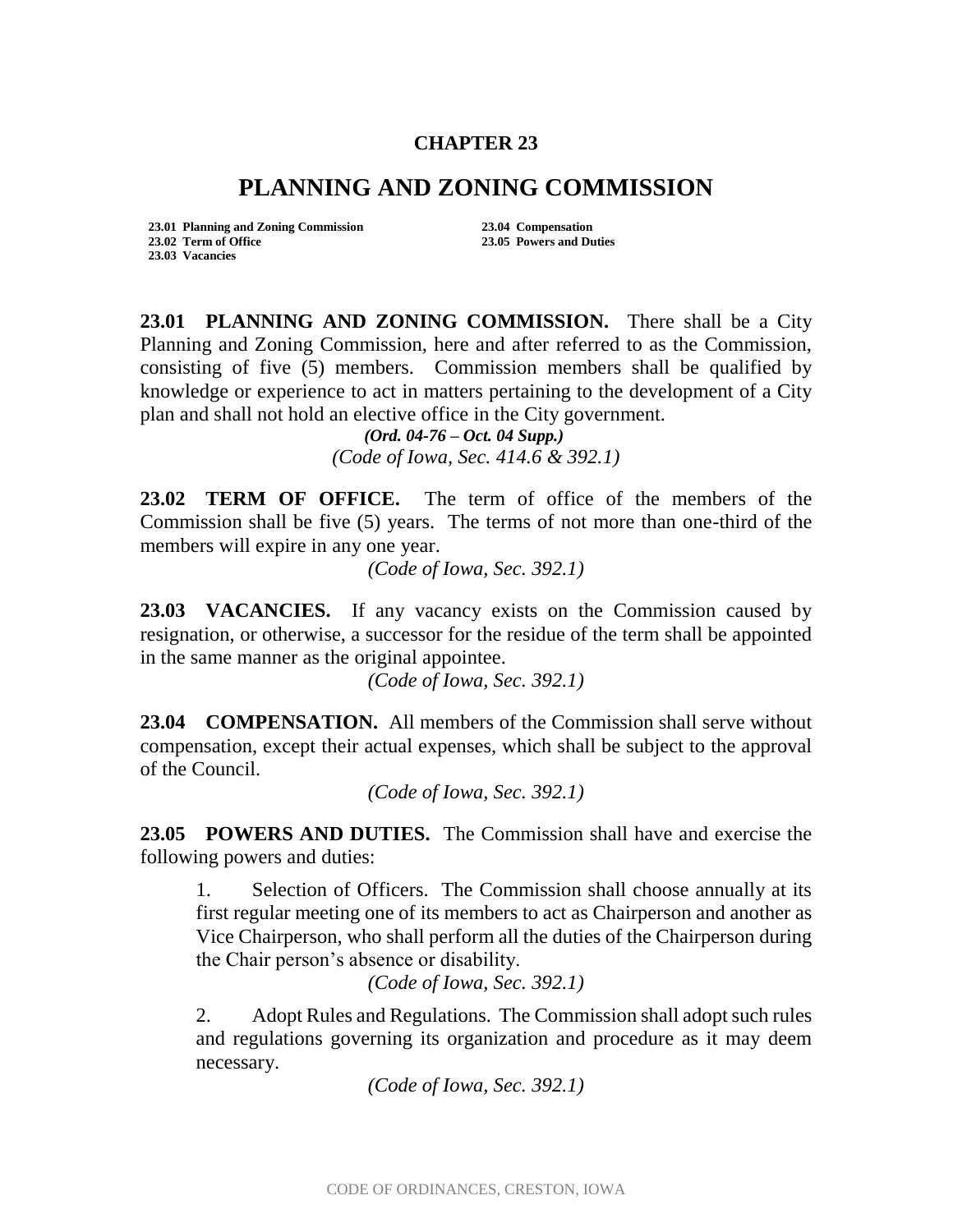3. Zoning. The Commission shall have and exercise all the powers and duties and privileges in establishing the City zoning regulations and other related matters and may from time to time recommend to the Council amendments, supplements, changes or modifications, all as provided by Chapter 414 of the Code of Iowa.

*(Code of Iowa, Sec. 414.6)*

4. Recommendations of Improvements. No statuary, memorial or work of art in a public place, and no public building, bridge, viaduct, street fixtures, public structure or appurtenances, shall be located or erected, or site therefor obtained, nor shall any permit be issued by any department of the City for the erection or location thereof until and unless the design and proposed location of any such improvement shall have been submitted to the Commission and its recommendations thereon obtained, except such requirements and recommendations shall not act as a stay upon action for any such improvement when the Commission after thirty (30) days' written notice requesting such recommendations, shall have failed to file same.

*(Code of Iowa, Sec. 392.1)*

5. Review and Comment on Plats. All plans, plats, or re-plats of subdivision or re-subdivisions of land embraced in the City or adjacent thereto, laid out in lots or plats with the streets, alleys, or other portions of the same intended to be dedicated to the public in the City, shall first be submitted to the Commission and its recommendations obtained before approval by the Council.

*(Code of Iowa, Sec. 392.1)*

6. Review and Comment of Street and Park Improvements. No plan for any street, park, parkway, boulevard, traffic-way, river front, or other public improvement affecting the City plan shall be finally approved by the City or the character or location thereof determined, unless such proposal shall first have been submitted to the Commission and the Commission shall have had thirty (30) days within which to file its recommendations thereon.

*(Code of Iowa, Sec. 392.1)*

7. Fiscal Responsibilities. The Commission shall have full, complete and exclusive authority to expend for and on behalf of the City all sums of money appropriated to it, and to use and expend all gifts, donations or payments whatsoever which are received by the City for City planning and zoning purposes.

*(Code of Iowa, Sec. 392.1)*

8. Limitation on Entering Contracts. The Commission shall have no power to contract debts beyond the amount of its original or amended appropriation as approved by the Council for the present year.

*(Code of Iowa, Sec. 392.1)*